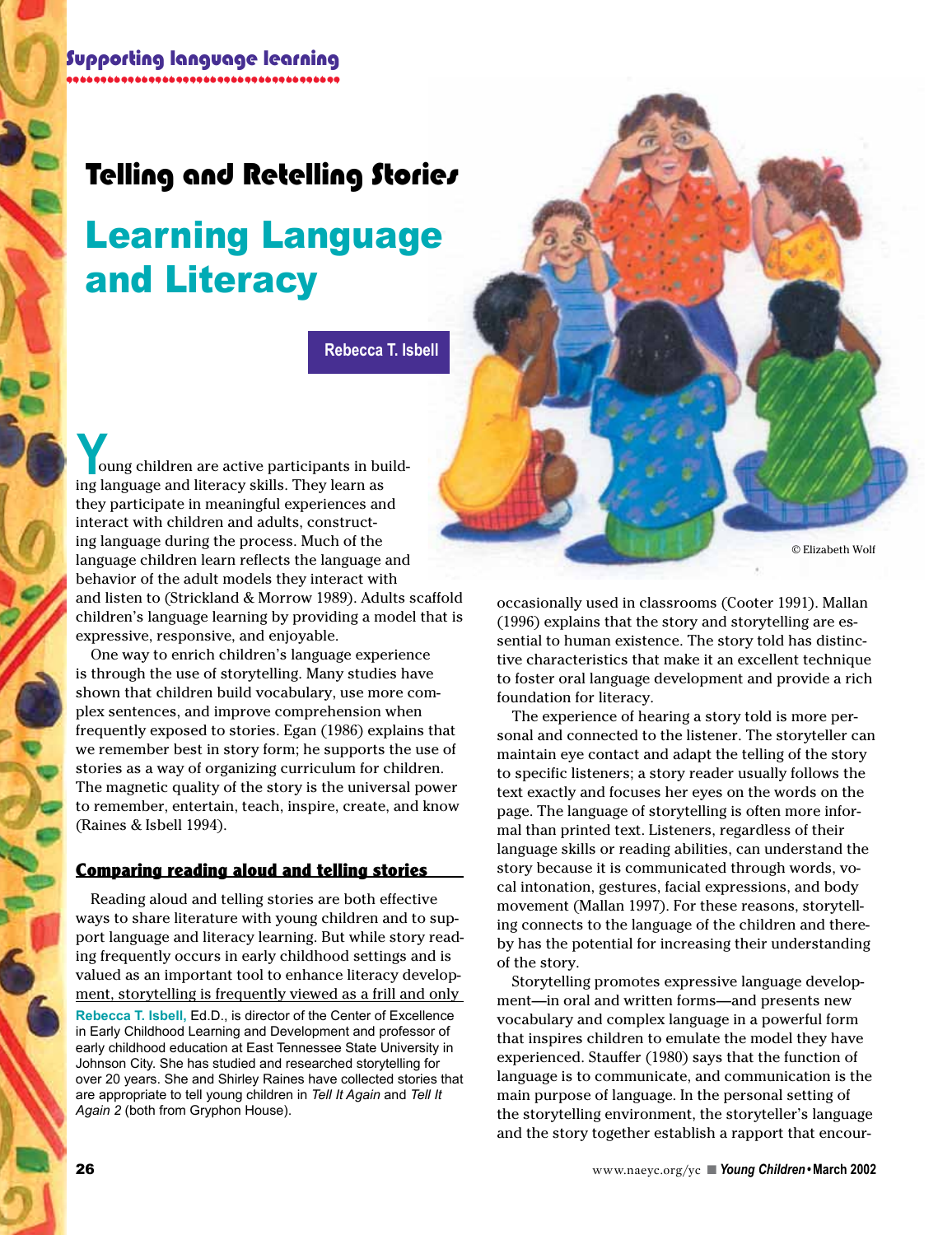ages children to connect to the story using their own language and experiences. The storytelling experience assists children in generating stories and encourages their dictation and story writing (Nelson 1989).

#### **Teacher as teller of stories**

Early childhood teachers who use storytelling effectively tell stories in their own words and adjust the tale to reflect the characteristics of their audience. They use expression, gestures, and animation to draw the children to the story and the event.

The teacher who selects and tells a wonderful story to young children provides a powerful oral language model to imitate. She plays a critical role in influencing children's attitudes toward oral language, reading, and literature (Morrow 2001). Appropriate and tantalizing tales can be told again and again. Stories that make a personal connection to the children are requested and enjoyed many times, over a long period of time.

### **Active listening and participation**

The teacher as storyteller can help children develop critical and active listening skills. Because children acquire language through active participation, teachers should encourage involvement during the telling of the story. Many stories that work well with young children include repetitive phrases, unique words, and enticing descriptions. An example is in the telling of "How the Camel Got His Hump," an adaptation by Isbell and Raines (2000) of the classic story by Rudyard Kipling. Each time the camel is asked to work, he responds, "Humph!" He uses this interesting word again and again. After the second request to the camel, children frequently join in the camel's response, "Humph!"

Some stories include sound effects or repeated phrases that children can play with or repeat

The magnetic quality of storytelling is the universal power to remember, entertain, inspire, create, and know—a personal process that connects to the language of the children.

> Drawing children into the telling actively engages the listeners, creating a shared experience that bonds the teller and listeners. This co-creation is very different from the story viewing young children frequently experience in today's high-tech world.

listeners and participants, experience the joy of the repetitive phrase "millions and billions and trillions of cats" or the musical quality of the chant "fee-fi-fo-fum." Developing auditory discrimination connects the sounds of words, phrases, and passages, influencing phonemic awareness in a meaningful way. When children begin to "read" a familiar story, these sound phrases are often the first words of the story they identify and repeat.

Drawing children into the telling helps them understand how the story works, what phrases are repeated, and the sequence of action. Active participation in literacy experiences can enhance the development of comprehension, oral language, and the sense of story structure (Morrow 1985). Storytelling events that actively engage listeners in the making of the story create a shared experience that bonds the teller and listeners. Active listeners play an integral part in the storytelling process. By providing immediate feedback to the storyteller and sharing their observations, the children create the experience together. This personal interaction and active participation is very different from the story viewing that young children frequently experience in today's high-tech world (Hamilton & Weiss 1990). Stories presented in a visual form—through television,

> videos, or movies—cannot personally involve children or invite them into the story.

Active listening and co-creating with the teacher serve as catalysts for generating ideas at the intersection of the story told and children's own experiences. Follow-up discussions provide opportunities for children to express their ideas and experiences and to listen to what others have to say. Problem solving takes place in the context of the story: "Why did the little red hen not share her bread?" or "How did the Bremen musicians scare the thieves?" Children from different backgrounds

> and diverse cultures can share their interpretations of the story and relate them to their own experiences. They retell and recreate the stories.

#### **Children learn through retelling**

The first telling of a story by the teacher to a group of young children is an exciting introduction to the content, while retelling of the same story allows children to revisit the tale and refine their understanding. This repeated pleasurable experience helps children develop concepts about words, print, and books (Morrow

9966996699666999669966996699669966

during the telling. Listening to stories draws attention to the sounds of language and helps children develop a sensitivity to the way language works. Children, as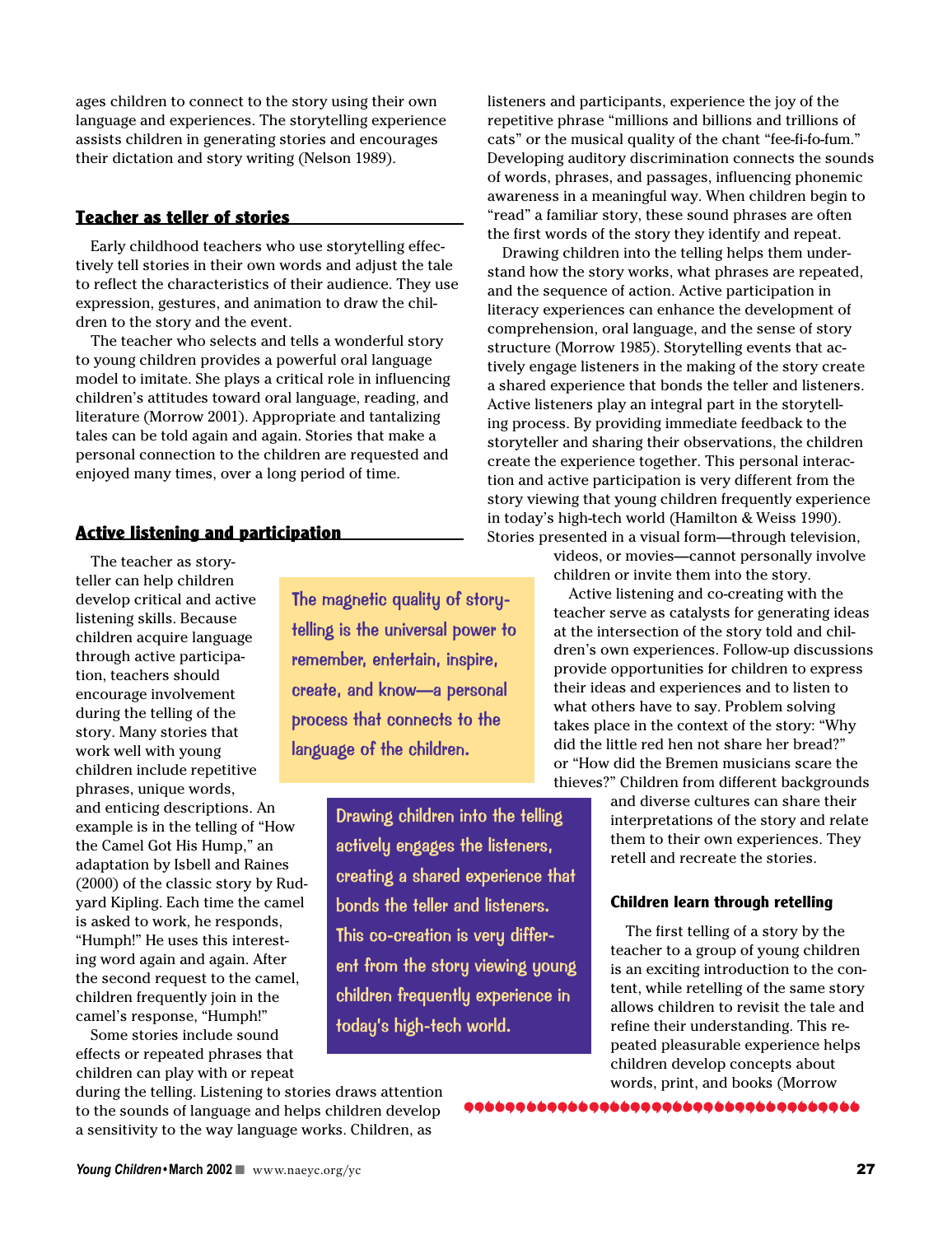# Supporting language learning

2001). Several retellings of a favorite story by the teach-"""""""""""""""""""" er or the children over a period of time allow children to clarify their ideas and pick up additional details of the content. Each retelling increases the children's familiarity with the story and offers more opportunities for their participation during the experience. These retellings also help children build frameworks, characters, and vocabulary to use when they create their own stories.

Young children enjoy and learn from a story told. But they also have the added benefit of a model that uses oral language expressively and fluently. The storyteller/ teacher encourages children to experiment with telling their own stories. A story told can be an exciting and meaningful personal experience for young children that provides the incentive to retell and create stories for themselves (Peck 1989). Storytelling also increases concentration and the ability to think symbolically and metaphorically (Maguire 1985).

Storytelling encourages children to use their imagination, create visual images, and actively participate (Alna 1999), providing a way to bring children into the act of storymaking, creating stories with the teacher. It can become a cooperative adventure as a child moves from being a listener to being a participant in the telling, then to being the storyteller (Trousdale 1990).

Children can retell stories with a partner, a small group, or a family member. It is important to value and encourage these early efforts of storytelling. But, as with other beginning experiences, it is appropriate to allow children to progress at their own pace. Avoid pressuring the child to tell the story to a large group or to give a perfect performance. The process of organizing and telling the story is most important at this point of development. Some children will want to tape record their story and listen to it privately.

#### **Scaffolding**

Teacher scaffolding can provide verbal support for a child's emerging attempts to develop a story. Treating the child as a valuable participant during the telling and

encouraging contributions during the process foster early language development (Trousdale 1990). During the retelling process, teachers may need to ask questions that encourage children to continue. Some helpful prompts include, "What happens next?" "Then what did they do?" "What did he say?" or "And then?" Asking a question about the story content can also work, if a child is unable to continue.

Encouraging comments can help the reteller expand his ideas and

children to use their imagination, expand their ideas, and create visual images as they transfer the plot to a new setting, include different characters, or add new voices.

Retelling stories encourages

move to the conclusion of the story. Drawing pictures to use as cues and acting out the story also support the child's retelling. These methods allow children to talk about the story, recall the sequence of events, and use the vocabulary of the story. Interactive storytelling expands children's comprehension of the world as well as their growth as storytellers and as storywriters (McGee & Richgels 2000).

#### **Retelling and comprehension**

Young children's first attempts at storytelling are often the retelling of stories they have heard; stories of great personal interest are the foundation for their earliest trials. In the child's first efforts, the beginning, words, characters, and voices tend to be very similar to the original telling they heard.

Children's next stage of telling often involves transfer of a storyline they know to a new setting or the inclusion of different characters. For example, the little red hen becomes a little boy who asks his friends to help him make a pizza. The storyline is based on the child's experience with the original story, plot, and sequence of The Little Red Hen; the framework of the familiar story is the basis for the retold story. In storytelling, young children say, "This is how I interpret what is in my mind." Paley explains that "young children do not pretend to be storytellers: they are storytellers" (1990, 17).

#### **Children as creators of stories**

As children become more confident in their oral abilities and understanding of stories, they will want to select new stories for telling. In addition to stories about things they have experienced and the people in their lives, children can use story collections and new books to expand their repertoire.

Young children create visual images and use their imagination to determine the story setting, characters,

> and happenings. The story becomes personally meaningful to them because they have been involved in the process. Children who are emotionally connected to their stories become motivated to master the goals of emergent literacy. They have the desire to communicate both orally and in written form. In this way, they share and preserve their stories to revisit (Brand, Trostle, & Donato 2001).

> Young writers often draw their stories. The storyteller is both author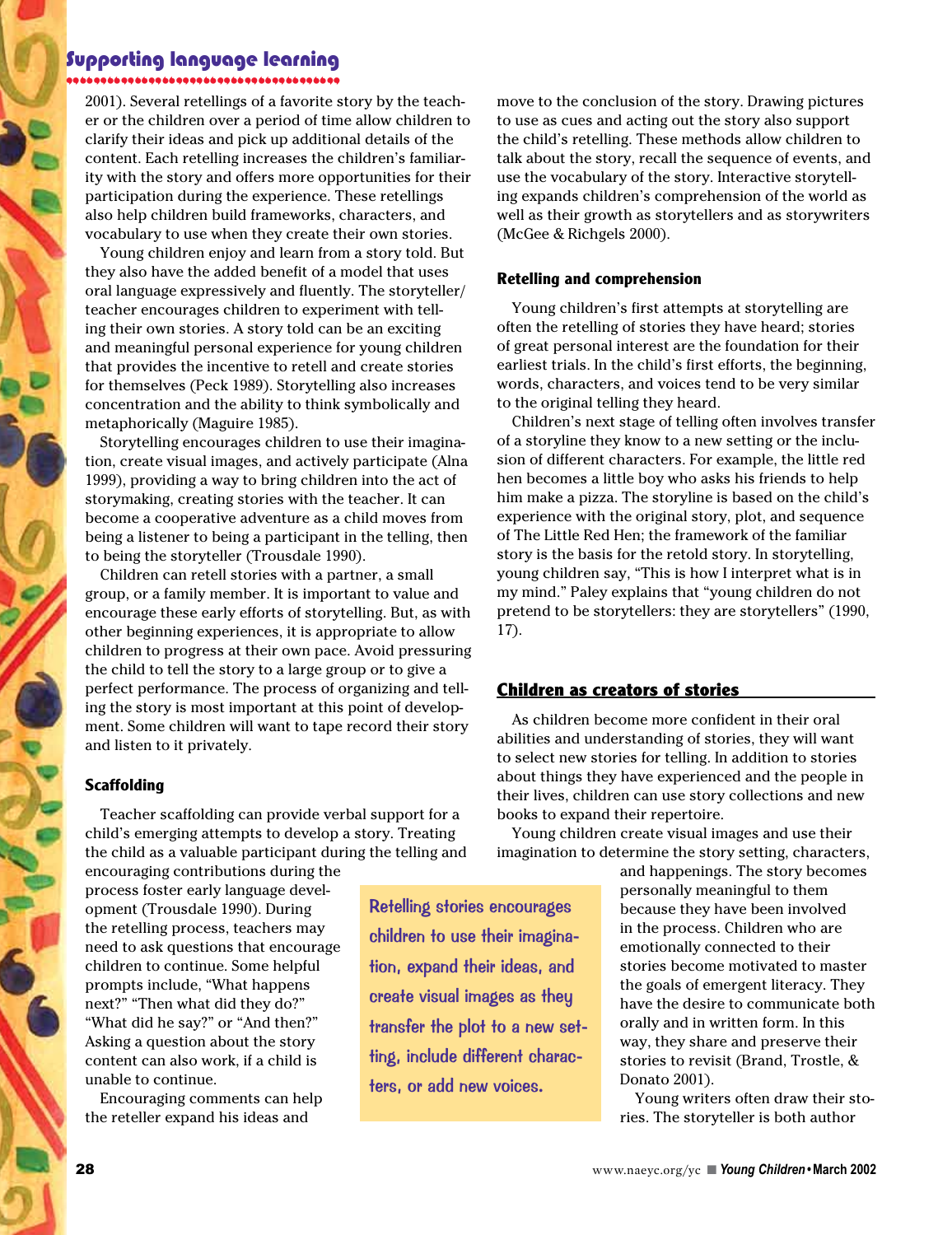# **Jerome's Story**



Jerome is talking with a friend in the library area of his kindergarten classroom. He begins, "I am going to tell you a story… Once upon a time, there was an old man who lived in a shabby house on a high, high hill. One day he walked to the market to buy a fish for dinner. He picked out an enormous grayfish and put it in his basket. On the way home the enormous grayfish jumped out of his basket and jumped into a river and swam away. So the sad old man went home with no money and no fish. His wife was not very happy with him. She told him that if the fish jumped into the river it must be magic. She told him to go back to the river and ask the magic fish for a new house with two rooms. And he did."

This is the beginning of a very complicated storytelling by a five-year-old boy. His story continued until the entire

and illustrator (Gillard 1996). Other children who dictate the events to a teacher later draw, scribble, or produce letters on the transcription. A familiar story serves as a beginning framework for writing of stories and for later original creations. Stories told include descriptions of the setting, detailed information about the appearance of the characters, and a clear sequence of action. These add enriched language that can be reused and variety in the rewriting of the story. Because stories told frequently include a narrative, children also use this

sequence, including five requests to the magic fish, were related to his attentive friend. He even included the moral, "The man went home and found a shabby hut—because he asked for too much."

Jerome's complete story is over 500 words—a very fluent retelling that clearly demonstrates his desire to communicate his ideas. He included many of the conventions of story that he had experienced when his teacher told "The Magic Fish." Last week Jerome heard the story for the first time and this week it was retold. Today, Jerome became the teller of the folktale, and soon he will be telling and writing the sequence, including five requests<br>related to his attentive friend. He<br>"The man went home and found<br>he asked for too much."<br>Jerome's complete story is ove<br>ent retelling that clearly demonst<br>nicate his ideas. He incl

more advanced element in the telling and writing of their stories (McGee & Richgels 2000).

As children begin to communicate their stories orally, they want to record their treasures, dictating to the teacher or writing independently. They can read the written versions to a friend or take them home to share with families. The oral transcript consists of the words the children used in their telling, which makes the story an easy text to read. A collection of stories told in a classroom and transcribed is a wonderful addition to the literacy center, where children can "read," enjoy,